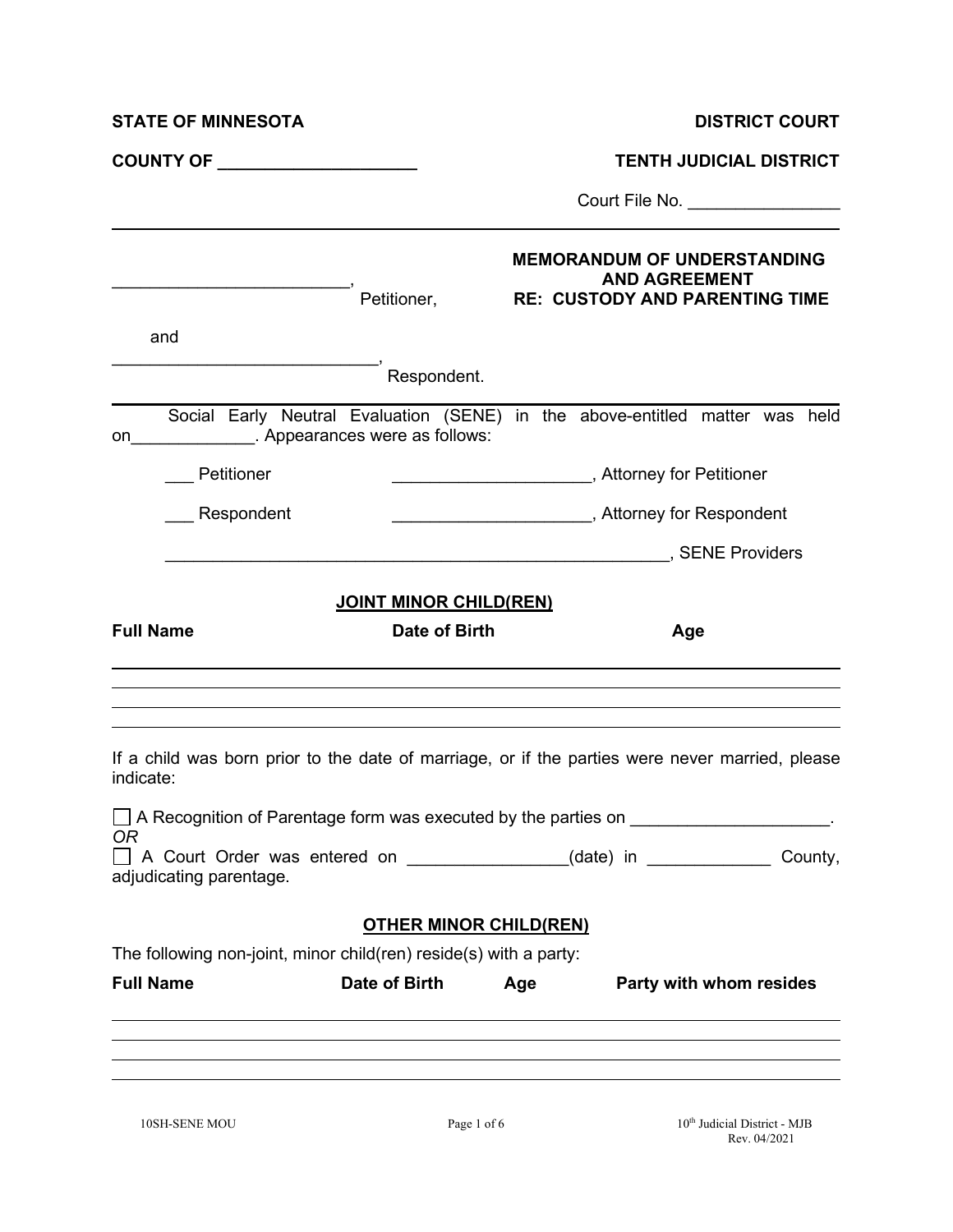## **AGREEMENTS**

The following  $\Box$  full  $\Box$  partial agreement were reached at SENE:

The stated agreements are:  $\Box$  Temporary  $\Box$  Permanent.

## **CUSTODY OF JOINT CHILDREN**

| <b>Legal Custody</b>                    | <b>Physical Custody</b>                    |
|-----------------------------------------|--------------------------------------------|
| $\Box$ No agreement as to legal custody | $\Box$ No agreement as to physical custody |
| Agreement reached as follows:           | Agreement reached as follows:              |
| $\Box$ Sole legal custody with          | Sole physical custody with                 |
| $\Box$ Joint legal custody              | $\Box$ Joint physical custody              |
|                                         |                                            |

## **PARENTING TIME**

No agreement

Agreement reached as follows:

|        |               |               |                | <b>Parenting Time Schedule</b> |                 |               |                 |
|--------|---------------|---------------|----------------|--------------------------------|-----------------|---------------|-----------------|
|        | Sunday        | <b>Monday</b> | <b>Tuesday</b> | Wednesday                      | <b>Thursday</b> | <b>Friday</b> | <b>Saturday</b> |
| Week 1 |               |               |                |                                |                 |               |                 |
|        | <b>Sunday</b> | <b>Monday</b> | <b>Tuesday</b> | Wednesday                      | <b>Thursday</b> | <b>Friday</b> | <b>Saturday</b> |
| Week 2 |               |               |                |                                |                 |               |                 |
|        | Sunday        | <b>Monday</b> | <b>Tuesday</b> | Wednesday                      | <b>Thursday</b> | Friday        | <b>Saturday</b> |
| Week 3 |               |               |                |                                |                 |               |                 |
|        | Sunday        | <b>Monday</b> | <b>Tuesday</b> | Wednesday                      | <b>Thursday</b> | <b>Friday</b> | <b>Saturday</b> |
| Week 4 |               |               |                |                                |                 |               |                 |

Parenting time for  $\Box$  Petitioner  $\Box$  Respondent as follows:

**Weekends**:

| Alternating weekends from | (day) at | (time) until |
|---------------------------|----------|--------------|
| (dav) at                  | ′time).  |              |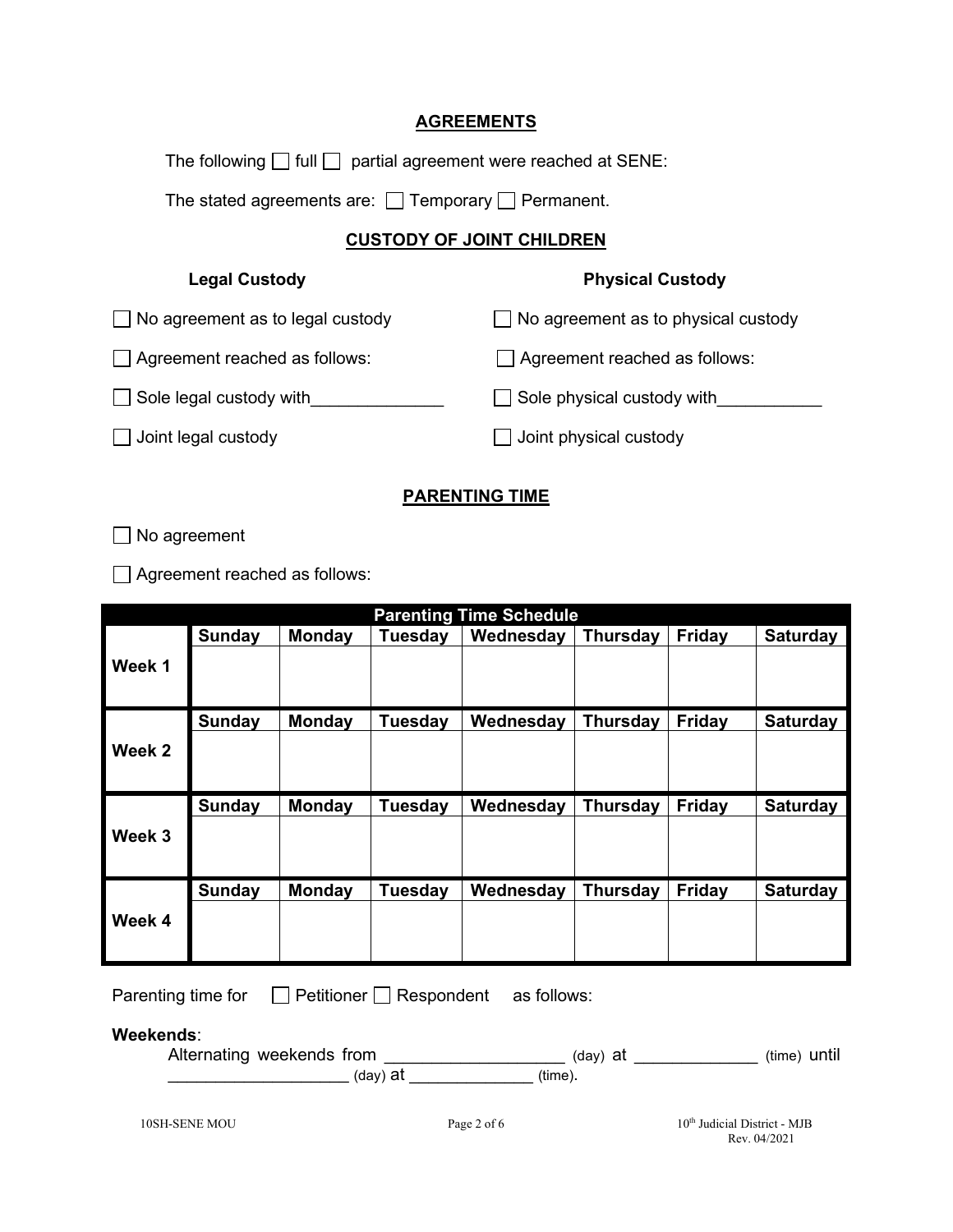|                                                              | Weekdays:    |
|--------------------------------------------------------------|--------------|
| (day) from _____________(time) until __________(time).       | Every $\_\_$ |
| (day) at _______ (time) until ______________ (day) at ______ | Every        |
|                                                              |              |
|                                                              | Other:       |
|                                                              |              |
|                                                              |              |
|                                                              |              |

**Birthdays**: ALL (children, mother, and father) birthdays will be celebrated during scheduled parenting time or:

| <b>Holidays:</b>                            | <b>Odd Years</b> | <b>Even Years</b> | Notes (times, other) |
|---------------------------------------------|------------------|-------------------|----------------------|
| New Year's Eve/                             |                  |                   |                      |
| Day (odd/even defined<br>by New Year's Eve) |                  |                   |                      |
| Easter                                      |                  |                   |                      |
| <b>Memorial Day</b>                         |                  |                   |                      |
| Independence Day                            |                  |                   |                      |
| Labor Day                                   |                  |                   |                      |
| Thanksgiving                                |                  |                   |                      |
| <b>Christmas Eve</b>                        |                  |                   |                      |
| Christmas Day                               |                  |                   |                      |
| <b>Spring Break</b>                         |                  |                   |                      |
| <b>Winter Break</b>                         |                  |                   |                      |
| <b>MEA</b>                                  |                  |                   |                      |
| Mother's Day                                |                  |                   |                      |
| Father's Day                                |                  |                   |                      |
| Other:                                      |                  |                   |                      |
| Other:                                      |                  |                   |                      |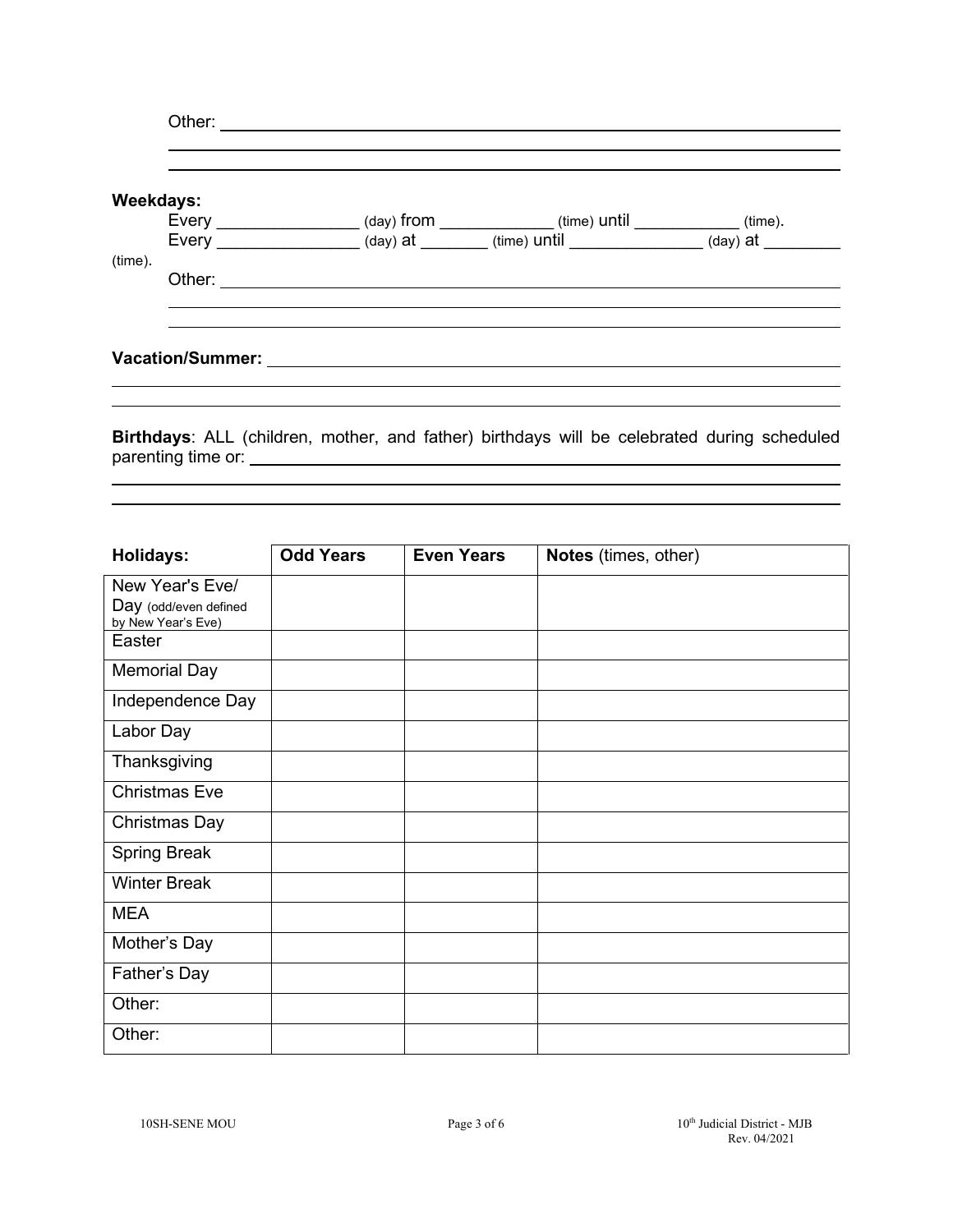The parties agree that, based upon the above parenting time schedule, each party has the following number of annual overnights with the minor child(ren):

Petitioner **Respondent** 

 $\overline{\phantom{a}}$ 

 $\overline{a}$ 

**Phone calls/e-mails:** The parties shall enjoy *reasonable* telephone and e-mail contact with the minor child(ren). Telephone and e-mail contact with the minor child(ren) shall be as follows:

**Communication:** The parties shall communicate about parenting time issues and other issues about the child(ren) as follows:

 $\overline{a}$ **Transportation:** Transportation for parenting time purposes shall be provided as follows:

 $\Box$ The parties agree that if conflicts arise during the standard scheduled parenting time, and the parent is unavailable for \_\_\_\_\_\_ hours or more, the other parent shall be offered the first opportunity to have the children during that time. Except for regularly scheduled child care, alternative care arrangements may be made only if the other parent is unable to provide care during the period in question.

 $\overline{a}$ 

**Other agreed upon issues are:**

**Remaining disputed issues are:**

|  | The parties may modify any portion of this agreement if they both agree to the changes. |  |  |  |  |  |  |
|--|-----------------------------------------------------------------------------------------|--|--|--|--|--|--|
|--|-----------------------------------------------------------------------------------------|--|--|--|--|--|--|

**The parties agree to attempt to resolve any dispute through a mediator qualified as a** neutral under Rule 114.13 prior to scheduling a motion before this court on those issues should Early Neutral Evaluation fail to reach full settlement, if deemed appropriate. The parties agree to share equally in the cost of a mediator.

 $\Box$ **We do We do not** intend for this agreement to be interpreted as a Parenting Plan pursuant to Minn. Stat. § 518.1705.

| This schedule shall take effect on |  |  |  |
|------------------------------------|--|--|--|
|------------------------------------|--|--|--|

 $\overline{a}$ 

 $\overline{\phantom{a}}$ 

**Additional agreements/provisions:**\_\_\_\_\_\_\_\_\_\_\_\_\_\_\_\_\_\_\_\_\_\_\_\_\_\_\_\_\_\_\_\_\_\_\_\_\_\_\_\_\_\_\_\_\_\_